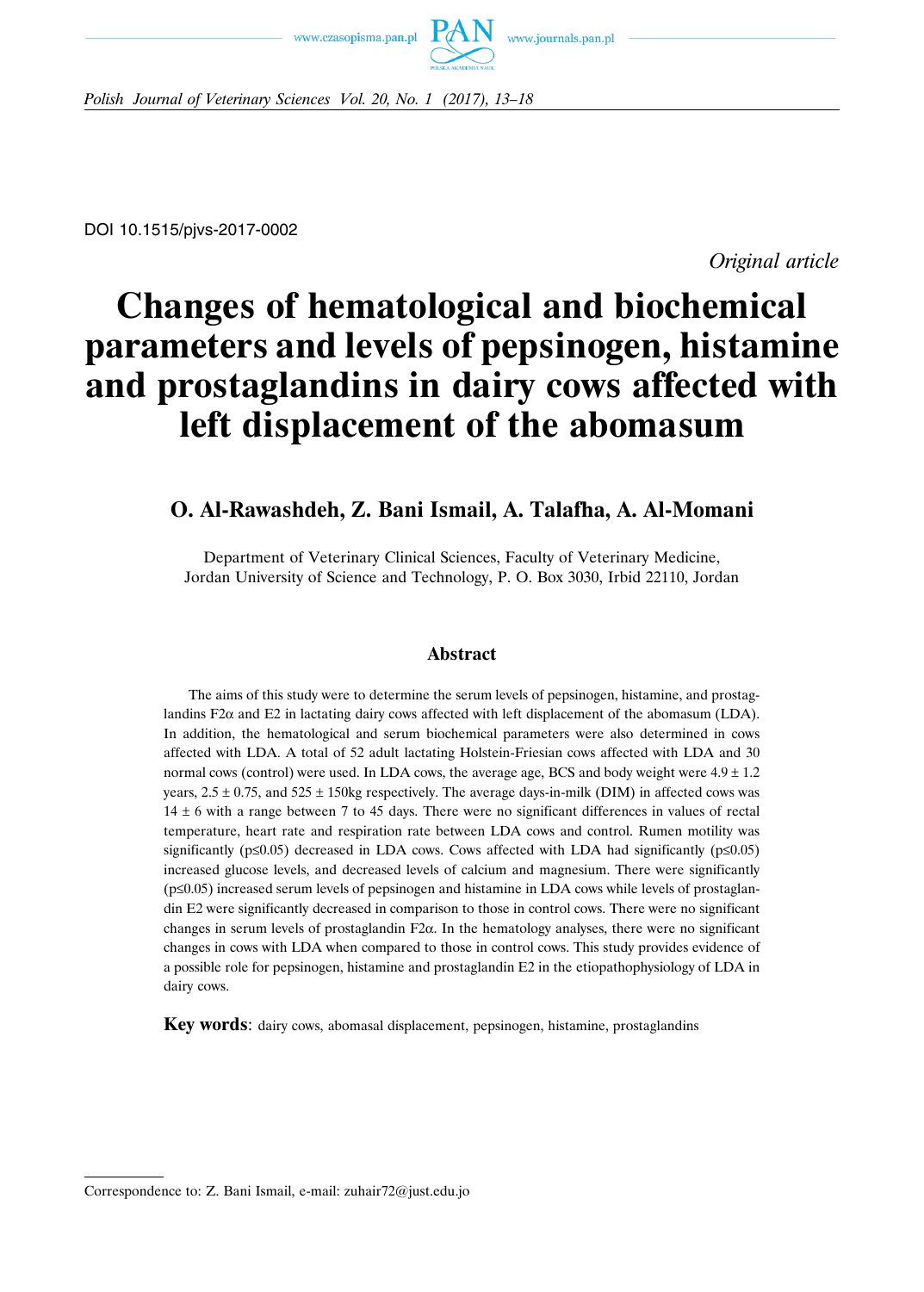

### **Introduction**

Displacement of the abomasum (DA) is one of the most common and costly diseases of high producing dairy cows (Radostits et al. 2007, Doll et al. 2009). Displacement to the left side of the rumen is the most common occurrence of this condition, but displacement to the right and right torsion or volvulus are also encountered in practice (Radostits et al. 2007, Doll et al. 2009). The condition is characterized by abomasal atony and varying degrees of gas and fluid distension (Radostits et al. 2007, Doll et al. 2009). The disease occurs worldwide with an estimated lactational incidence between 1.5 to 7% (Van Winden et al. 2003, LeBlanc 2010). The disease is accompanied by significant economic losses mainly due to loss of milk production, cost of veterinary treatment and medications and sometimes loss of the cow (Ricciotti and FitzGerald 2011). Clinically, the disease is most common in the first 4-8 weeks following parturition (Van Winden et al. 2002). Affected cows usually have partial or complete anorexia, significant reduction in milk production, secondary ketosis and ping sounds on auscultation and percussion of the left abdomen (Radostits et al. 2007).

Fully understanding the etiology and risk factors associated with increased incidence of the disease is essential for effective preventative measures. Nutritional management during the transitional period and negative energy balance in the immediate post parturient period are known to be the most important factors leading to displacement of the abomasum in dairy cows (Radostits et al. 2007, Mulligan and Doherty 2008, Doll et al. 2009, Basoglu et al. 2014). Other reported predisposing factors include genetics, neurological abomasal atony or hypomotility, hypocalcemia, and other metabolic disorders such as ketosis and fatty liver (Holtenius et al. 2000,Van Winden and Kuiper 2003). Several concomitant diseases have also been linked to the occurrence of the condition such as endometritis, metritis, mastitis, and lameness (Radostits et al. 2007).

Although changes in some of the hematology and serum biochemical parameters in dairy cows affected with LDA have been previously reported (Sevinc and Basoglu 2002, Stengärde et al. 2008, Duffield et al. 2009, Dezfouli et al. 2013, El-Attar et al. 2013). The role of many other internal factors in the etiology and pathogenesis of LDA such as hormones associated with parturition, initiation of lactation and stress hormones are not yet fully understood. Therefore, the aim of this study was to investigate a possible association between the incidence of LDA and serum concentrations of prostaglandin F2α, prostaglandin E2, histamine and pepsinogen in post parturient dairy cows.

## **Materials and Methods**

#### **Case selection**

A total of 52 Holstein-Frisian lactating dairy cows confirmed to have left displacement of abomasum were used in the study. Cows were presented to the Veterinary Health Center for evaluation of possible gastrointestinal problems. Cows were selected for the study if they were diagnosed with LDA by auscultation and percussion and confirmed during surgery. In addition, 30 normal cows were matched for age and stage of lactation with the affected cows and were used as control. The history and clinical examination findings including the age, body condition score (BCS), body weight, and average days-in-milk (DIM) were recorded. All LDA and normal cows were subjected to a complete physical examination including heart rate, respiration rate, rectal temperature, rumen motility, and abdominal auscultation and percussion. Rectal palpation was performed to rule out metritis in all cows. Udder and milk secretion examination was performed by palpation and California Mastitis Test (CMT) respectively to rule out clinical and subclinical mastitis. Urine ketone bodies were detected using the Rothera test (Urine dipstick, Bj Shengshi Dotop Technology Co., China). Cows with LDA and control cows affected with other diseases such as mastitis, metritis, pneumonia, peritonitis or lameness were not included in the analyses. All selected cows with LDA were subjected to right paralumber fossa omentopexy according to a previously reported procedure (Steiner 2006). Post-operatively, cows were treated using ceftiofur hydrochloride (Excenel, Zoetis, New Jersey, USA) at 2.2 mg/kg intramuscularly once per day for 3 days, flunixin meglumine (Vet Tek, Inc., MO, USA) at 1.1 mg/kg intramuscularly once per day for 3 days. All cows were administered 500 ml of calcium borogluconate (Norbrook Inc., Kansas, USA) subcutaneously once and 20 liters of oral fluids containing 100 gm magnesium carbonate, 100 gm yeast and 5 gm calcium propionate using stomach tube before they were discharged on the same day of surgery.

#### **Laboratory analyses**

Whole blood samples were collected via coccygeal venipuncture using vacutainer needle and vacutainer tubes from each cow before surgery. At least 10 mls of blood were collected and placed in EDTA-containing and plain blood collection tubes for hematology and serum biochemical analyses using previously published methods (Thrall et al. 2004). The hematology analyses included determination of the total white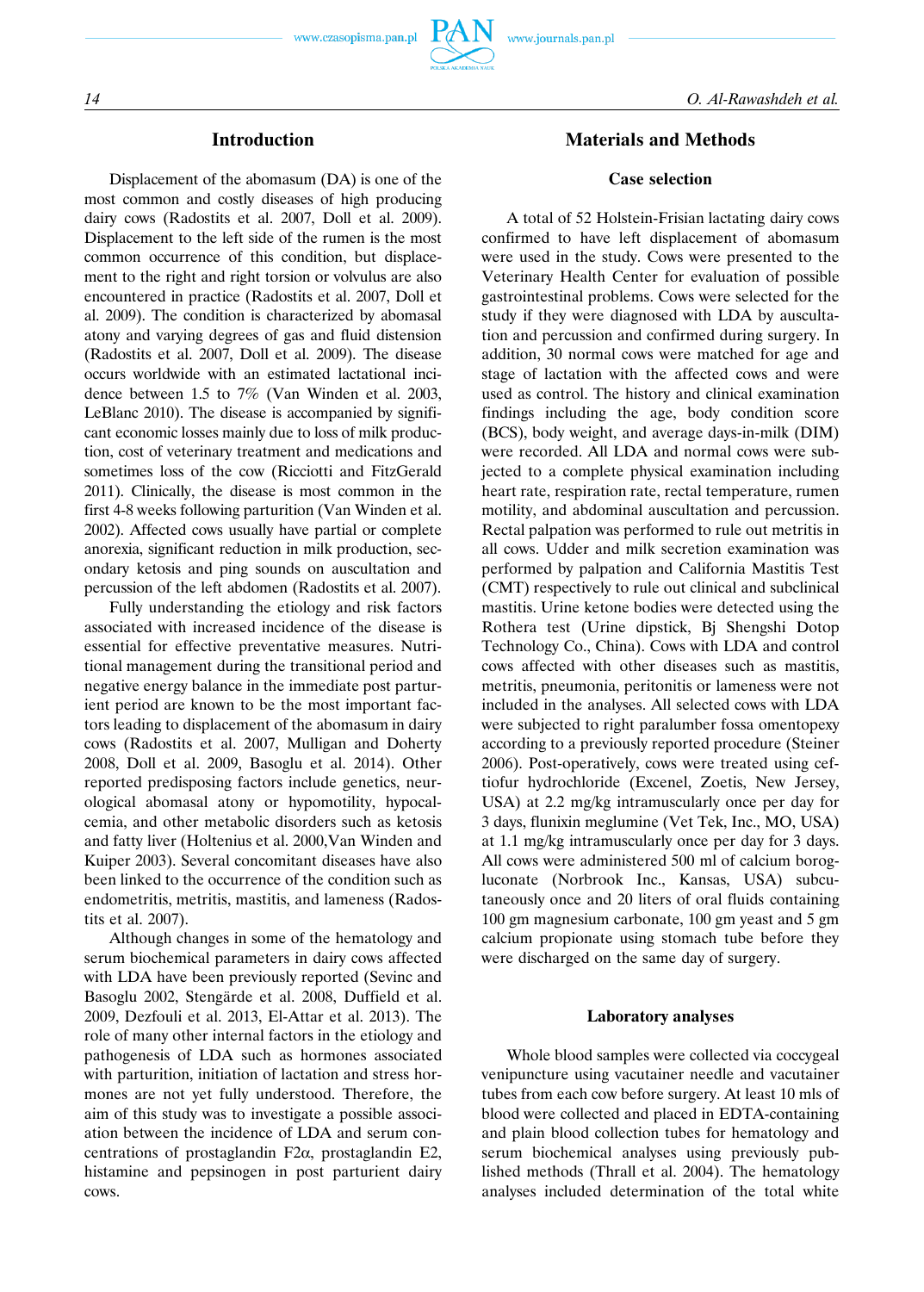## *Changes of hematological and biochemical parameters... 15*

Table 1. Mean  $\pm$  SD of clinical and epidemiological data of Holstein-Friesian dairy cows affected with left displacement of abomasum.

| Parameters                     | LDA cows<br>$(n=52)$ | Control cows<br>$(n=30)$ | Percentage of cases within<br>the normal range |
|--------------------------------|----------------------|--------------------------|------------------------------------------------|
| Age                            | $4.9 \pm 1.2$        | $4.5 \pm 1$              | <b>NA</b>                                      |
| Body condition score           | $2.5 \pm 0.75$       | $2.75 \pm 0.75$          | NA                                             |
| Weight (kg)                    | $525 \pm 150$        | $580 \pm 90$             | <b>NA</b>                                      |
| Average days in milk           | $14 \pm 6$           | $16 \pm 4$               | NA                                             |
| Body temperature $(^{\circ}C)$ | $38.2 \pm 0.50$      | $38.5 \pm 0.10$          | 88                                             |
| Heart rate $(\text{min})$      | $70 \pm 2$           | $64 \pm 4$               | 92                                             |
| Respiratory rate (/min)        | $26 \pm 4$           | $22 \pm 1$               | 99                                             |
| Ruminal motility (min)         | $2/2^*$              | 3/2                      | 98                                             |

NA: Not Applicable

\* p≤0.05

Table 2. Hematology parameters in Holstein-Friesian dairy cows affected with left displacement of the abomasum.

| Parameters                                    | LDA cows<br>$(n=52)$ | Control cows<br>$(n=30)$ | Percentage of cases within<br>the normal range |
|-----------------------------------------------|----------------------|--------------------------|------------------------------------------------|
| WBC $(x10^3 \text{ cells/}\mu\text{I})$       | $7 \pm 1.2$          | $10 \pm 2.0$             | 98                                             |
| RBC $(x10^6 \text{ cells/}\mu\text{I})$       | $6.5 \pm 0.7$        | $7.0 \pm 0.5$            | 92                                             |
| HB (g/dl)                                     | $10 \pm 0.9$         | $11 \pm 1.3$             | 99                                             |
| PCV%                                          | $33 \pm 4.5$         | $28 \pm 2.5$             | 94                                             |
| MCV(fl)                                       | $51 \pm 6$           | $47 \pm 5.0$             | 99                                             |
| $MCH$ (pg)                                    | $16 \pm 2$           | $14 \pm 2.0$             | 98                                             |
| $MCHC$ ( $g/dl$ )                             | $31 \pm 2$           | $30 \pm 1.5$             | 95                                             |
| Platelets $(x10^3 \text{ cells/}\mu\text{l})$ | 367-94               | $336 \pm 68$             | 99                                             |

WBC: white blood cell count; RBC: red blood cell count; HB: hemoglobin concentration; PCV: packed cell volume; MCV: mean corpuscular volume; MCHC: mean corpuscular hemoglobin concentration

|           |  |  | Table 3. Serum biochemical analyses parameters in Holstein-Friesian dairy cows affected with left displacement of the |  |  |  |  |
|-----------|--|--|-----------------------------------------------------------------------------------------------------------------------|--|--|--|--|
| abomasum. |  |  |                                                                                                                       |  |  |  |  |

| Parameters            | LDA cows<br>$(n=52)$ | Control cows<br>$(n=30)$ | Percentage of cases within<br>the normal range |
|-----------------------|----------------------|--------------------------|------------------------------------------------|
| AST (IU/L)            | $41 \pm 4.7$         | $34 \pm 2.5$             | 87                                             |
| ALT (IU/L)            | $117 \pm 25$         | $137 \pm 40$             | 90                                             |
| ALP (IU/L)            | $47 \pm 14$          | $42 \pm 17$              | 96                                             |
| Total protein $(g/L)$ | $82 \pm 28$          | $82 \pm 12$              | 89                                             |
| Albumin (g/L)         | $27 \pm 8$           | $30 \pm 5$               | 92                                             |
| BUN (mg/dL)           | $14 \pm 3.5$         | $14 \pm 3.7$             | 83                                             |
| Creatinine (mg/dL)    | $1.5 \pm 1.0$        | $1.2 \pm 0.6$            | 88                                             |
| Glucose (mmol/L)      | $9 \pm 1.40^*$       | $8.5 \pm 1.6$            | 54                                             |
| Calcium (mg/dL)       | $7 \pm 3^*$          | $9 \pm 1$                | 45                                             |
| Magnesium (mg/dL)     | $1.8 \pm 0.6^*$      | $2.4 \pm 0.7$            | 67                                             |
| Sodium (mmol/L)       | $140 \pm 68$         | $153 \pm 9$              | 87                                             |
| Chloride (mmol/L)     | $99 \pm 29$          | $102 \pm 4$              | 88                                             |
| Potassium (mmol/L)    | $4.0 \pm 1.0$        | $5 \pm 0.9$              | 89                                             |

AST: aspartate aminotransferase; ALT: alanine aminotransferase; ALP: alkaline phosphatase; BUN: blood urea nitrogen \* p≤0.05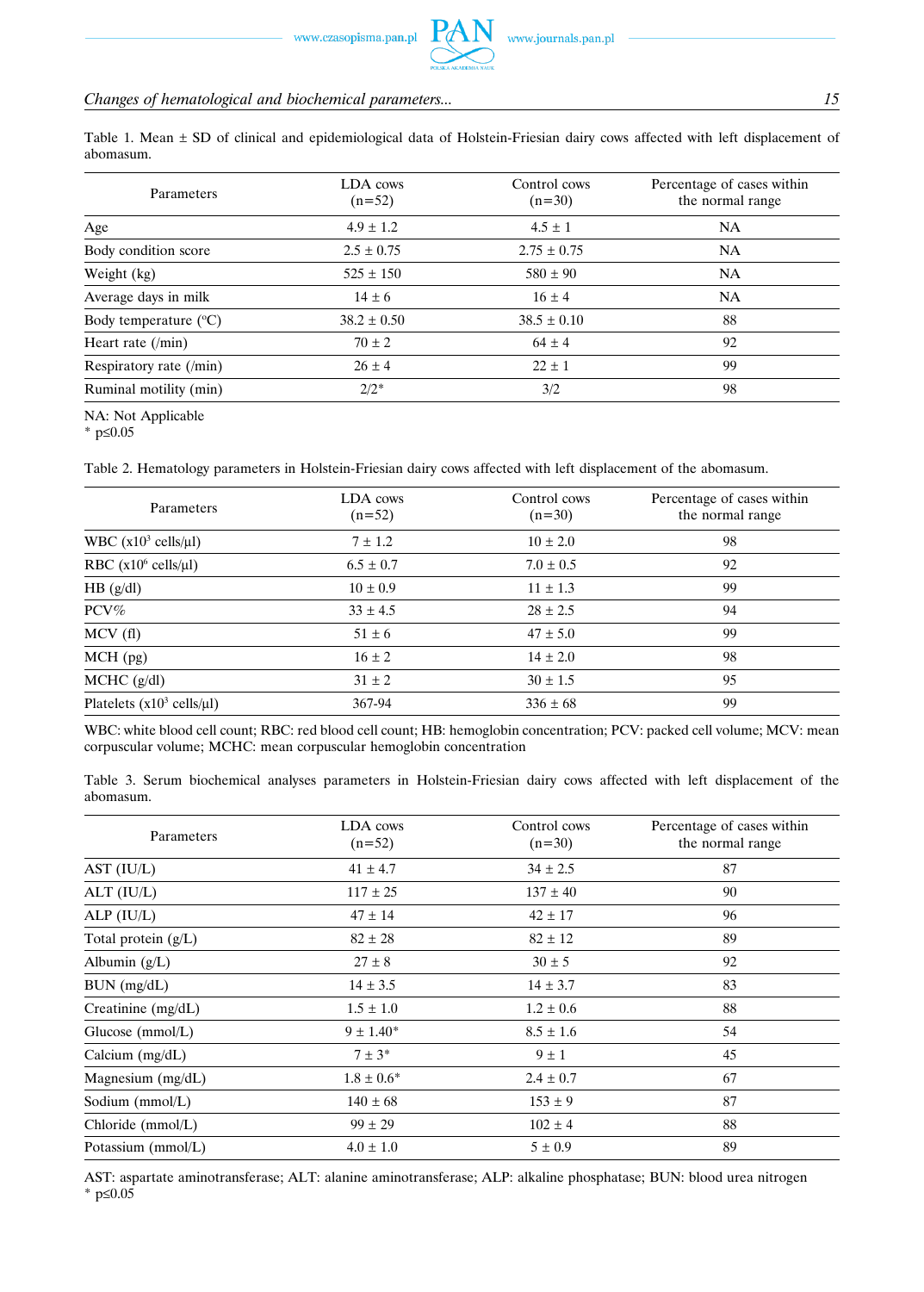www.czasopisma.pan.pl

| Table 4. Serum concentrations of pepsinogen, histamine, prostaglandin $F2\alpha$ and prostaglandin E2 in Holstein-Friesian dairy |  |  |  |  |
|----------------------------------------------------------------------------------------------------------------------------------|--|--|--|--|
| cows affected with left displacement of the abomasum.                                                                            |  |  |  |  |

| <b>Parameters</b>    | LDA cows<br>$(n=52)$       | Control cows<br>$(n=30)$ | Percentage of cases within<br>the normal range |  |  |
|----------------------|----------------------------|--------------------------|------------------------------------------------|--|--|
| Pepsinogen (ng/mL)   | $340 \pm 169$ <sup>*</sup> | $177 \pm 57$             | 55                                             |  |  |
| Histamine (ng/mL)    | $80 \pm 46^*$              | $39 \pm 15$              | 57                                             |  |  |
| $PGF2\alpha$ (ng/mL) | $4.4 \pm 1.4$              | $4 \pm 1.5$              | 82                                             |  |  |
| $PGE2$ ( $Pg/mL$ )   | $514 \pm 194*$             | $1223 \pm 580$           | 33                                             |  |  |

\* p≤0.05

blood cell count (WBC), red blood cell count (RBC), hemoglobin concentration (Hb), packed cell volume (PCV), mean corpuscular volume (MCV), and mean corpuscular hemoglobin concentration (MCHC) using an electronic cell counter (Scil Vet ABC Hematology Analyzer, Scil Animal Care Company, USA). For the serum biochemical analyses, serum was obtained by allowing samples to clot at room temperature and then centrifuged at 3000 g for 10 minutes. Theserum was then analyzed to determine total protein (TP), albumin, glucose, blood urea nitrogen (BUN), creatinine, aspartate transaminase (AST), alanintransferase (ALT), alkaline phosphatase (ALP), calcium (Ca), potassium (K), magnesium (Mg), sodium (Na), and chloride (Cl) using previously published methods (Thrall et al. 2004).

Serum concentrations of prostaglandin F2 $\alpha$  (Bluegene Biotech, Shanghai, China), prostaglandin E2 (R&D Systems, Shanghai, China), histamine (Bluegene Biotech, Shanghai, China) and pepsinogen (Bluegene Biotech, Shanghai, China) were determined using commercially available ELISA kits according to manufacturer recommendations.

#### **Statistical analysis**

Data were expressed in means  $\pm$  SD. Analysis to compare various parameters of hematology, serum biochemistry and hormones between affected cows and control cows was performed using SPSS software (SPSS Inc., Chicago, Illinois). The data was tested for normality and then a parametric independent t-test was then used to investigate significant differences between control and affected groups. Values of p≤0.05 were considered significant.

#### **Results**

The clinical and epidemiological data from the 52 Holstein-Friesian dairy cows affected with left displacement of abomasum are presented in Table 1. All cows had reportedly lost appetite 24 to 48 hours before admission to the clinic. There was slight to moderate loss of milk production the day before surgery. The average age, BCS and body weight of cows with LDA were  $4.9 \pm 1.2$  years,  $2.5 \pm 0.75$ , and  $525 \pm 150$  kg respectively. The average days-in-milk (DIM) in affected cows was  $14 \pm 6$  with a range between 7 to 45 days. There were no significant differences in values of rectal temperature, heart rate and respiration rate between LDA cows and control. Rumen motility was significantly (p≤0.05) decreased in LDA cows. Tables 2 and 3 show values of hematology and serum biochemical parameters in cows affected with LDA. In the hematology analysis, there were no significant changes in any of the parameters in cows with LDA when compared to those in control cows. In the serum biochemical analysis, cows affected with LDA had a significantly (p≤0.05) increased glucose levels, and decreased levels of calcium and magnesium. Table 4 shows the serum concentrations of pepsinogen, histamine, prostaglandin F2α and prostaglandin E2 in dairy cows affected with LDA. There were significantly (p≤0.05) increased serum levels of pepsinogen and histamine in LDA cows, while levels of prostaglandin E2 were significantly decreased in comparison to those in control cows. There were no significant changes in serum levels of prostaglandin F2α.

## **Discussion**

Left displacement of the abomasum is one of the most common diseases of the post parturient period of dairy cows. As previously reported, cows with LDA in this study had normal rectal temperature, heart rate and respiration rate (Radostits et al. 2007, Doll et al. 2009). However, rumen motility was significantly (p≤0.05) decreased in LDA cows. Cows in early lactation suffer a significant reduction in feed intake and negative energy balance, which have a potent suppressor effect on the rumen predisposing the cow to the occurrence of LDA (Van Winden et al. 2002, Stengärde et al. 2008). Subclinical hypocalcemia is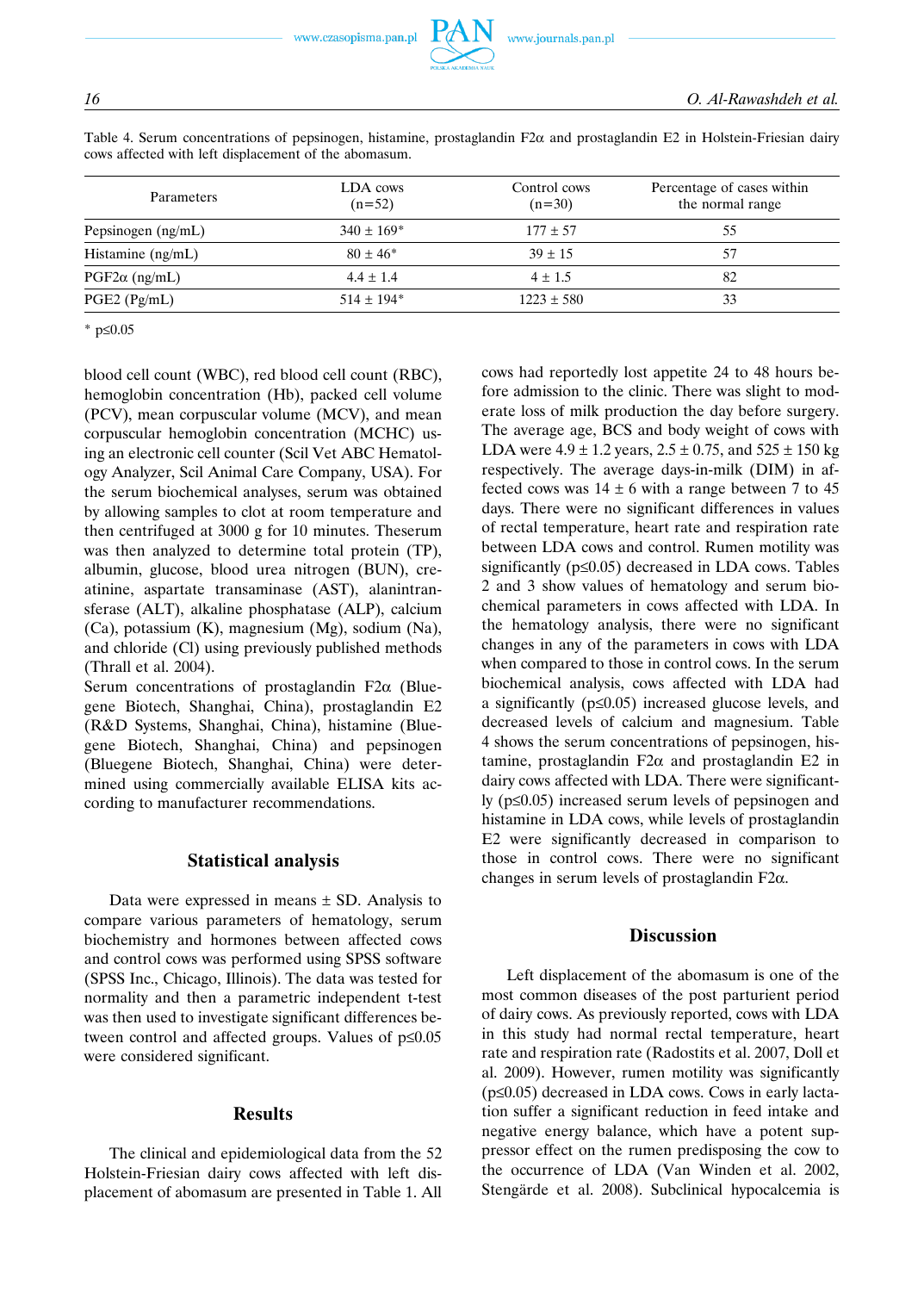## *Changes of hematological and biochemical parameters... 17*

common in post parturient dairy cows, which also may explain rumen and abomasal atony in cows with LDA (Van Winden and Kuiper 2003). Changes in feeding behavior or management in the transition period has been implicated as a main factor in the occurrence of rumen and abomasal atony leading to LDA in the immediate postpartum period. Feeding high concentrates or high moisture corn silage in early lactation is believed to inhibit motility, gas accumulation, dilatation and atony (Van Winden et al. 2002, Van Winden and Kuiper 2003, Stengärde et al. 2008).

In the hematology analyses, unlike the results reported here, others have found a significant increase in the hematocrit and hemoglobin concentration in cows with LDA which was attributed to hemoconcentration and dehydration (Van Winden et al. 2003, Zadnik 2003). This dehydration could be the result of a lack of intake and failure to absorb fluids from the proximal gastrointestinal tract due to partial or complete obstruction. In the leukogram, some researchers found increased numbers of leukocytes and neutrophelia (Stengärde et al. 2010). They attributed these changes to immunological responses against endotoxemia and abomasitis that may occur secondarily to LDA (Stengärde et al. 2010). In the study reported here, only otherwise healthy cows were included in the study. Although in this study, a tendency for higher platelet count was detected in LDA cows, this change was statistically not significant. These findings in fact are in contrast to previously reported findings where lower platelet counts were observed in cows affected with LDA; this was attributed to possible coagulopathy associated with the displacement of the abomasum (Sobiech et al. 2008). This discrepancy could be explained by the difference in health status of cows presented here.

Cows with LDA suffer a significant negative energy balance and metabolic challenges that may affect liver functions and other biochemical parameters (Van Winden et al. 2003). Cows in this study only had a significantly ( $p \le 0.05$ ) increased levels of serum glucose, and a decreased serum levels of calcium and magnesium (Table 3). An elevated plasma glucose level can be considered as a potential risk factor in the pathogenesis of left displacement of the abomasum.

As mentioned previously, hypocalcemia is common in postpartum cows and is considered a major predisposing factor for LDA. Cows with LDA commonly have hypochloremic, hypokalemic metabolic alkalosis (Van Winden et al. 2002, Van Winden et al. 2003) which is attributed to the lack of intake of potassium-rich forages and sequestration of chloride in the abomasums. The severity of these changes is related to the degree of anorexia, degree of obstruction and duration of the disease. In the study reported here, there were no significant changes in serum concentrations of potassium and chloride and therefore metabolic alkalosis was not significant.

Abomasal ulcers are a common consequence of prolonged LDA in high producing dairy cows with a poor survival rate (Radostits et al. 2007, Doll et al. 2009). In dairy cows, it is common to have mild to moderate abomasal mucosal epithelial damage with no apparent clinical symptoms. However, in severe cases, fatal hemorrhage or diffuse peritonitis may occur leading to the death of the cow (Radostits et al. 2007, Doll et al. 2009). Pepsinogen is converted to the proteolytic enzyme pepsin in an acidic environment in the abomasum. Serum concentrations of pepsinogen have been indicated as a simple test to aid the diagnosis of abomasal epithelial damage in cows and small ruminants (Radostits et al. 2007, Doll et al. 2009). Results of this study confirm that serum pepsinogen activities were significantly (p≤0.05) higher in cows with LDA than in control cows, which indicates serious damage to the abomasal wall in those cows (Table 4).

Histamine is a 2-(4-imidazolyl)-ethylamine short-acting amine produced by many cells in the body (Smolinska et al 2014). Although, histamine is known to mediate the immediate hypersensitivity reaction in the body, its role in sites of local inflammation and in damaged tissues is not fully understood (Smolinska et al. 2014). In the gastrointestinal tract, histamine levels can be affected by the host allergic or inflammatory responses, altered activity of digestive enzymes, dietary intake, and microbial processes (Smolinska et al. 2014). Histamine also can influence the abomasal tone and motility patterns in cows with endotoxemia (Basoglu et al. 2014). It has been found that endotoxins and mediators of inflammation such as histamine are released in excessive amounts in cows with acute metritis, mastitis and laminitis, which leads to abomasal atony and distension (Sexton et al. 2007). In this study, although careful physical examination did not reveal a source of acute inflammation or endotoxemia, the significant increase ( $p \le 0.05$ ) of serum concentrations of histamine may indicate a possible role for histamine in the pathogenesis of LDA in cows. Abomasitis and ulcer formation may be a direct result of locally increased histamine levels in these cases.

Prostaglandins are potent proinflammatory agents that are derived from cell wall arachidonic acid (Ricciotti and FitzGerald 2011). Physiological functions of prostaglandins are many, including sustaining homeostatic functions as well as mediating pathogenic mechanisms, including non-specific inflammatory responses (Ricciotti and FitzGerald 2011). It has been found that the biosynthesis of prostaglandins signifi-